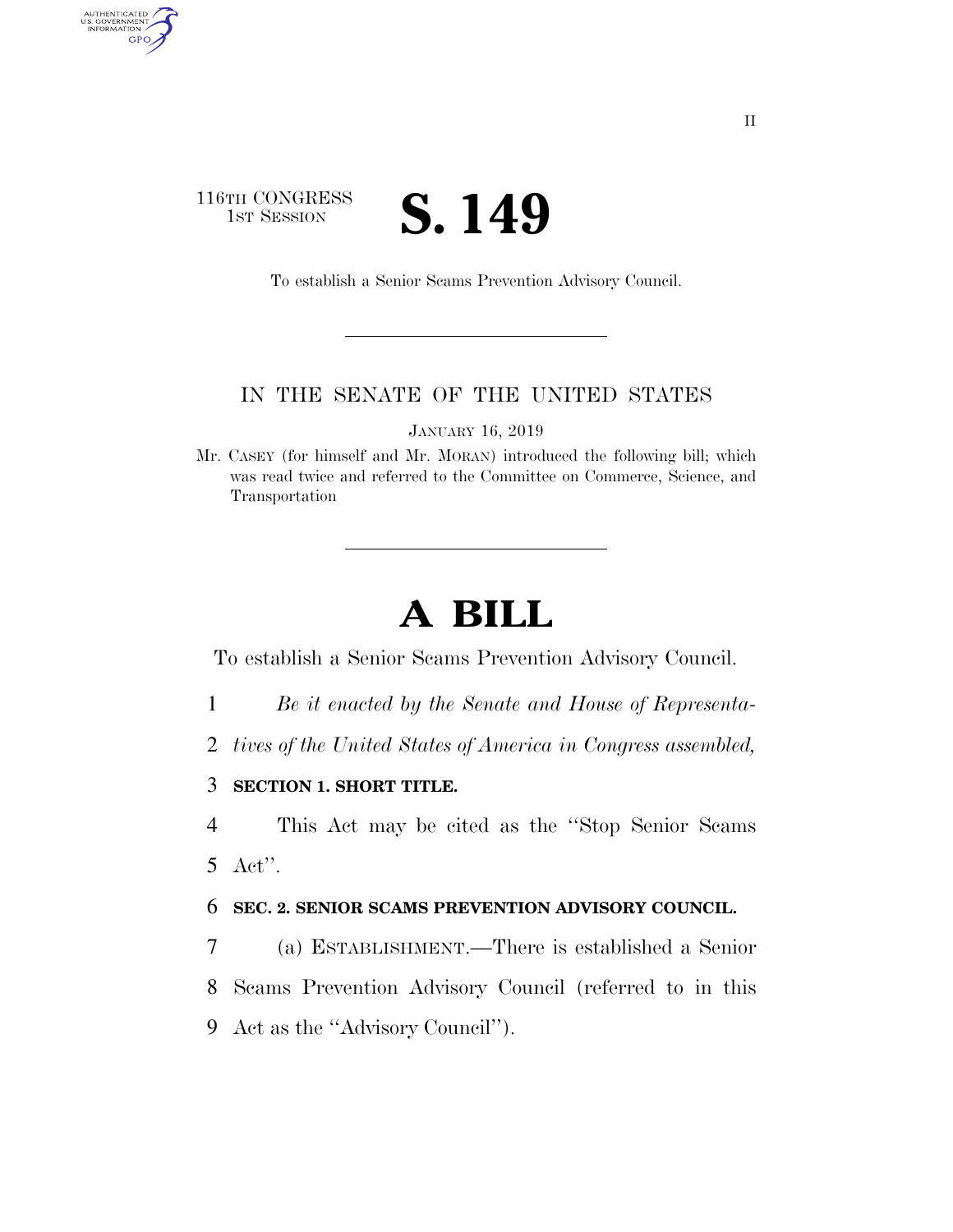| 1  | (b) MEMBERS.—The Advisory Council shall be com-          |
|----|----------------------------------------------------------|
| 2  | posed of the following members or the designees of those |
| 3  | members:                                                 |
| 4  | (1) The Chairman of the Federal Trade Com-               |
| 5  | mission.                                                 |
| 6  | (2) The Secretary of the Treasury.                       |
| 7  | (3) The Attorney General.                                |
| 8  | (4) The Director of the Bureau of Consumer               |
| 9  | Financial Protection.                                    |
| 10 | (5) Not more than 2 representatives from each            |
| 11 | of the following sectors, including trade associations,  |
| 12 | to be selected by the Chairman of the Federal Trade      |
| 13 | Commission:                                              |
| 14 | (A) Retail.                                              |
| 15 | (B) Gift card.                                           |
| 16 | (C) Telecommunications.                                  |
| 17 | (D) Wire-transfer services.                              |
| 18 | (E) Senior peer advocates.                               |
| 19 | (F) Consumer advocacy organization with                  |
| 20 | efforts focused on preventing seniors from be-           |
| 21 | coming the victims of scams.                             |
| 22 | (G) Financial services, including institu-               |
| 23 | tions who engage in digital currency.                    |
| 24 | (H) Prepaid cards.                                       |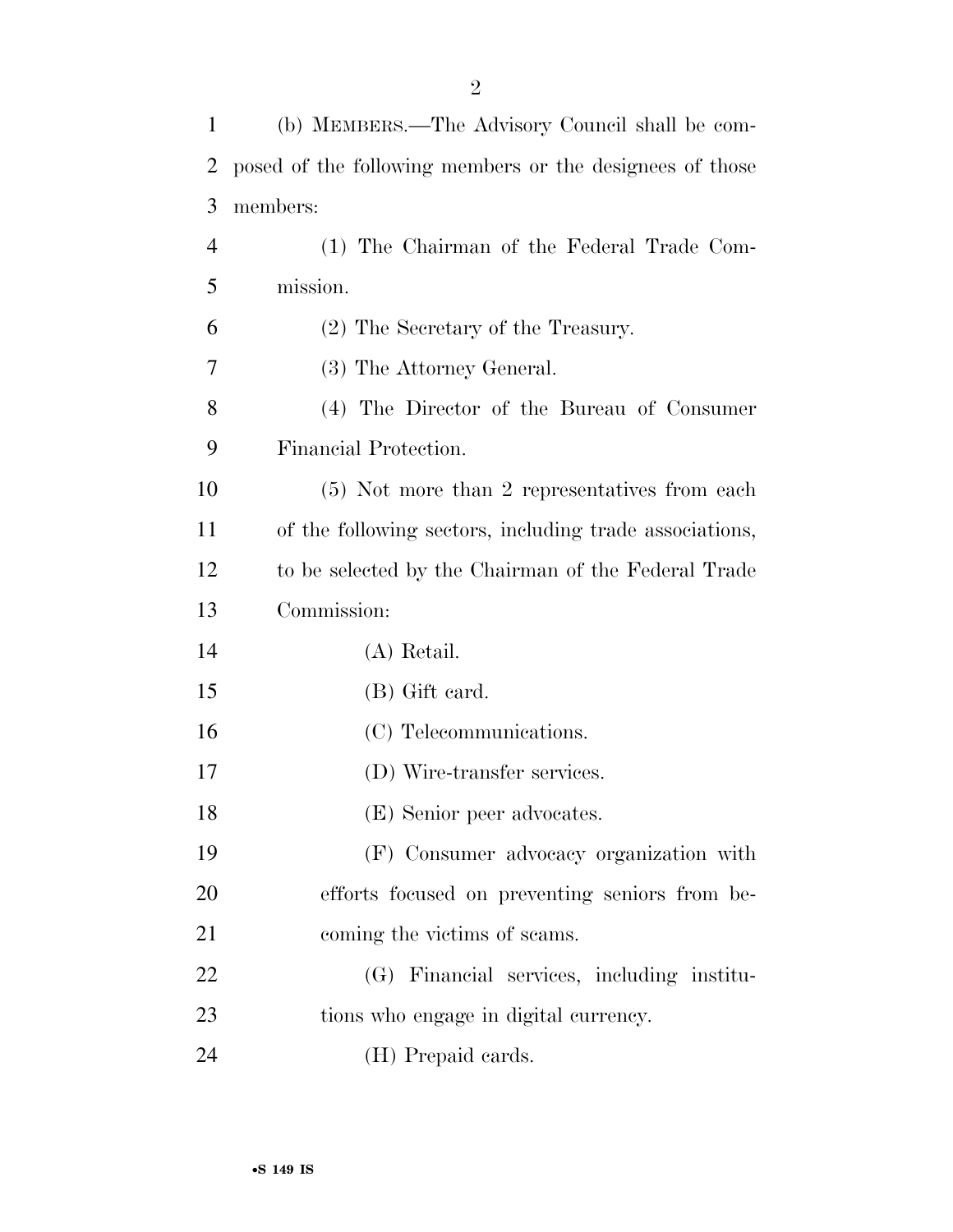| $\mathbf{1}$   | (6) A member of the Board of Governors of the        |
|----------------|------------------------------------------------------|
| $\overline{2}$ | Federal Reserve System.                              |
| 3              | (7) A prudential regulator, as defined in section    |
| $\overline{4}$ | 1002 of the Consumer Financial Protection Act of     |
| 5              | 2010 (12 U.S.C. 5481).                               |
| 6              | (8) The Director of the Financial Crimes En-         |
| 7              | forcement Network.                                   |
| 8              | (9) Any other Federal, State, or local agency,       |
| 9              | industry representative, consumer advocate, or enti- |
| 10             | ty, as determined by the Chairman of the Federal     |
| 11             | Trade Commission.                                    |
| 12             | $(e)$ DUTIES.—                                       |
| 13             | (1) IN GENERAL.—The Advisory Council shall,          |
| 14             | while considering public comment—                    |
| 15             | (A) collect information on the existence,            |
| 16             | use, and success of model educational materials      |
| 17             | and programs for retailers, financial services       |
| 18             | and wire-transfer companies, which—                  |
| 19             | (i) may be used as a guide to educate                |
| 20             | employees on how to identify and prevent             |
| 21             | scams that affect seniors; and                       |
| 22             | $(ii)$ include—                                      |
| 23             | (I) useful information for retail-                   |
| 24             | ers, financial services, and wire trans-             |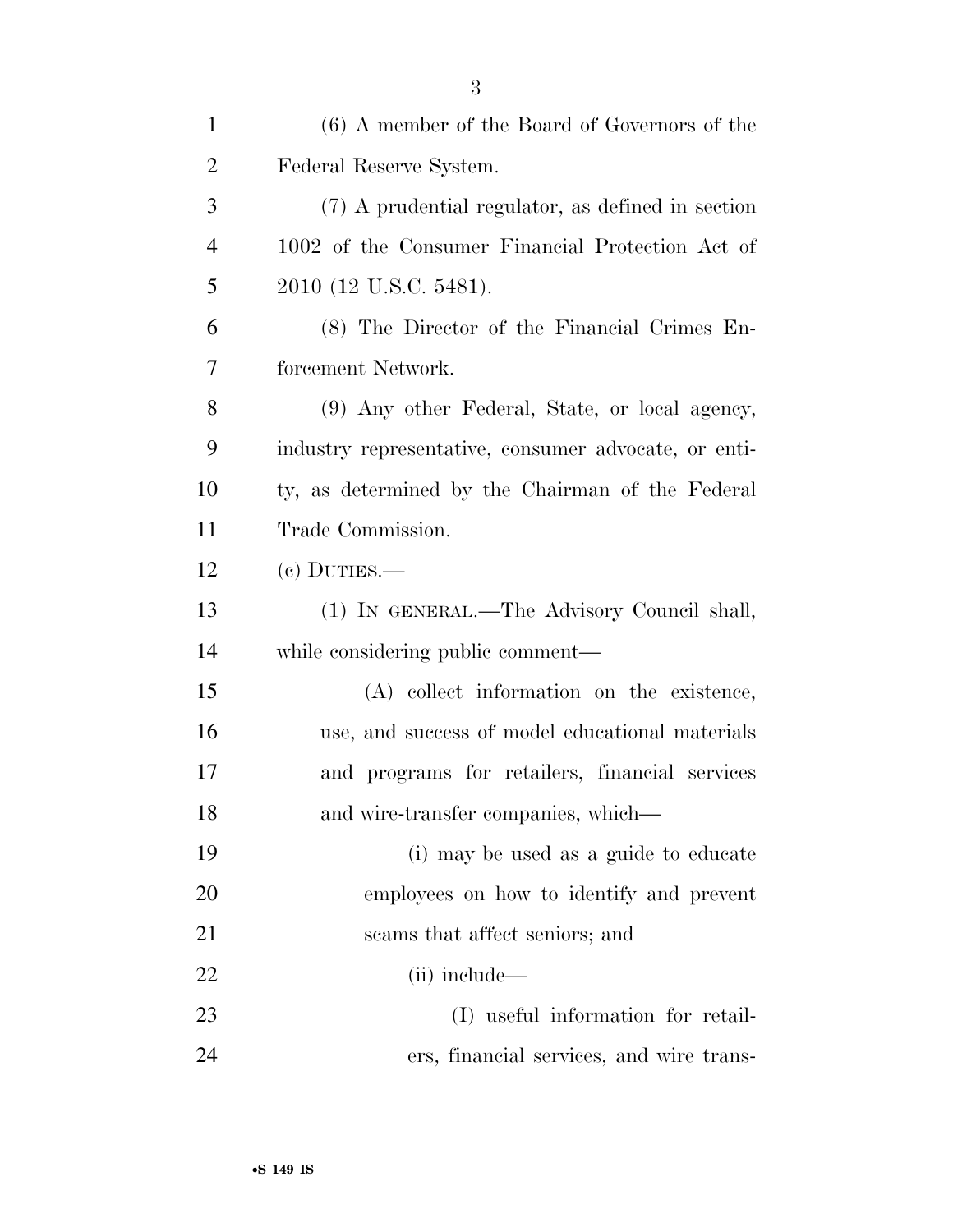| $\mathbf{1}$   | fer companies for the purpose de-      |
|----------------|----------------------------------------|
| $\overline{2}$ | scribed in clause (i);                 |
| $\mathfrak{Z}$ | (II) training for employees on         |
| $\overline{4}$ | ways to identify and prevent senior    |
| 5              | scams;                                 |
| 6              | (III) the best methods for keep-       |
| 7              | ing employees up to date on current    |
| 8              | scams;                                 |
| 9              | (IV) the most effective signage        |
| 10             | and best placement for signage in re-  |
| 11             | tail locations to warn seniors about   |
| 12             | scammers' use of gift cards, prepaid   |
| 13             | eards, and wire transfer services;     |
| 14             | (V) suggestions on effective col-      |
| 15             | laborative community education cam-    |
| 16             | paigns;                                |
| 17             | (VI) available technology to as-       |
| 18             | sist in identifying possible scams at  |
| 19             | the point of sale; and                 |
| 20             | (VII) other information that           |
| 21             | would be helpful to retailers, wire    |
| 22             | transfer companies, financial institu- |
| 23             | tions, and their employees as they     |
| 24             | work to prevent fraud affecting sen-   |
| 25             | iors; and                              |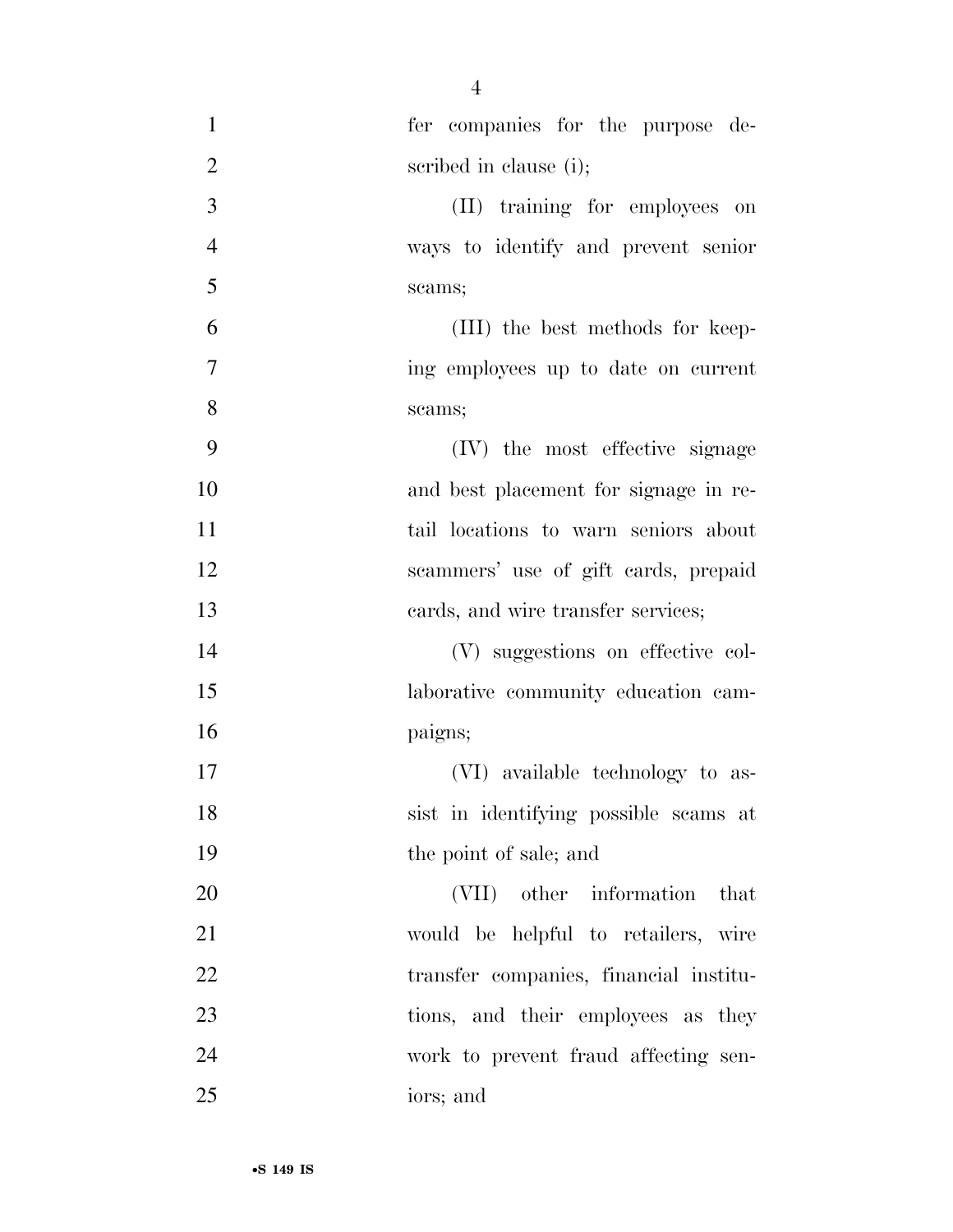| $\mathbf{1}$   | (B) based on the findings in subparagraph        |
|----------------|--------------------------------------------------|
| $\overline{2}$ | $(A)$ —                                          |
| 3              | (i) identify inadequacies, omissions, or         |
| $\overline{4}$ | deficiencies in those educational materials      |
| 5              | and programs for the categories listed in        |
| 6              | subparagraph (A) and their execution in          |
| $\overline{7}$ | reaching employees to protect older adults;      |
| 8              | and                                              |
| 9              | (ii) create model materials to fill those        |
| 10             | inadequacies, omissions, or deficiencies.        |
| 11             | (2) ENCOURAGED USE.—The Chairman of the          |
| 12             | Federal Trade Commission shall, after the public |
| 13             | comment period is complete—                      |
| 14             | (A) make the model educational materials         |
| 15             | and programs and information about execution     |
| 16             | of the programs described in paragraph (1)       |

 (B) encourage the use and distribution of the materials created under this subsection to prevent scams affecting seniors by govern- mental agencies and the private sector. (d) REPORTS.—Section 101(c) of the Elder Abuse

publicly available; and

 Prevention and Prosecution Act (34 U.S.C. 21711(c)) is amended—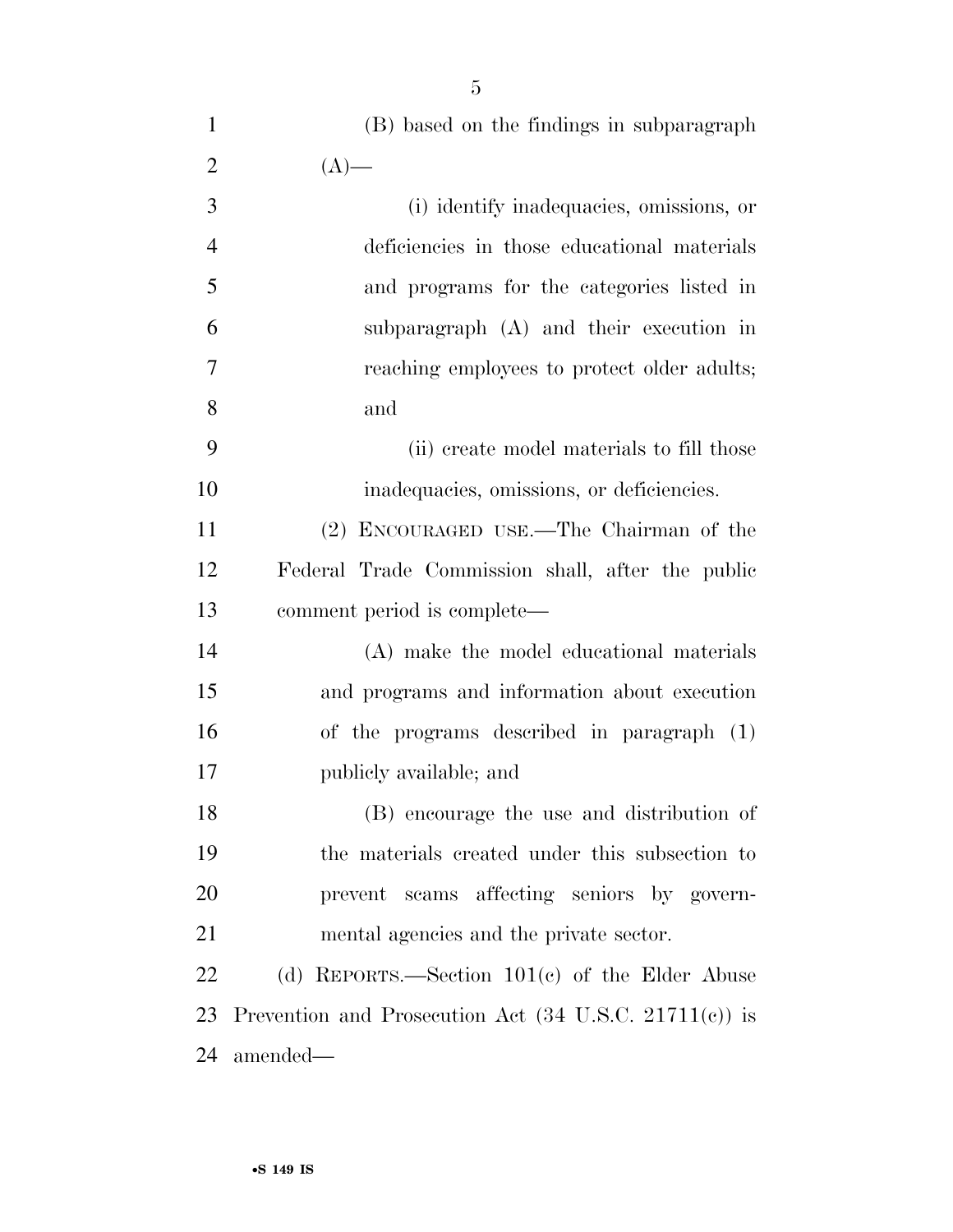| $\mathbf{1}$   | $(1)$ in subparagraph $(C)$ , by striking "and" at           |
|----------------|--------------------------------------------------------------|
| $\overline{2}$ | the end;                                                     |
| 3              | $(2)$ in subparagraph $(D)$ , by striking the period         |
| $\overline{4}$ | at the end and inserting "; and"; and                        |
| 5              | $(3)$ by adding at the end the following:                    |
| 6              | " $(E)$ for the Federal Trade Commission,                    |
| 7              | include information on—                                      |
| 8              | "(i) the Senior Seams Prevention Ad-                         |
| 9              | visory Council's newly created model mate-                   |
| 10             | rials, any recommendations of the Advisory                   |
| 11             | Council, and any views or considerations                     |
| 12             | made by members of the Advisory Council                      |
| 13             | or by public comment that were not in-                       |
| 14             | cluded in the Advisory Council's model ma-                   |
| 15             | considered<br>terials<br>official<br><b>or</b><br>an<br>rec- |
| 16             | ommendation by the Advisory Council;                         |
| 17             | "(ii) the Senior Scams Prevention Ad-                        |
| 18             | visory Council's findings about<br>senior                    |
| 19             | seams (including information about the                       |
| 20             | ways scams affect seniors, including the                     |
| 21             | negative effects on their well-being); and                   |
| 22             | "(iii) any recommendations on ways                           |
| 23             | stakeholders can continue to work together                   |
| 24             | to reduce scams affecting seniors.".                         |